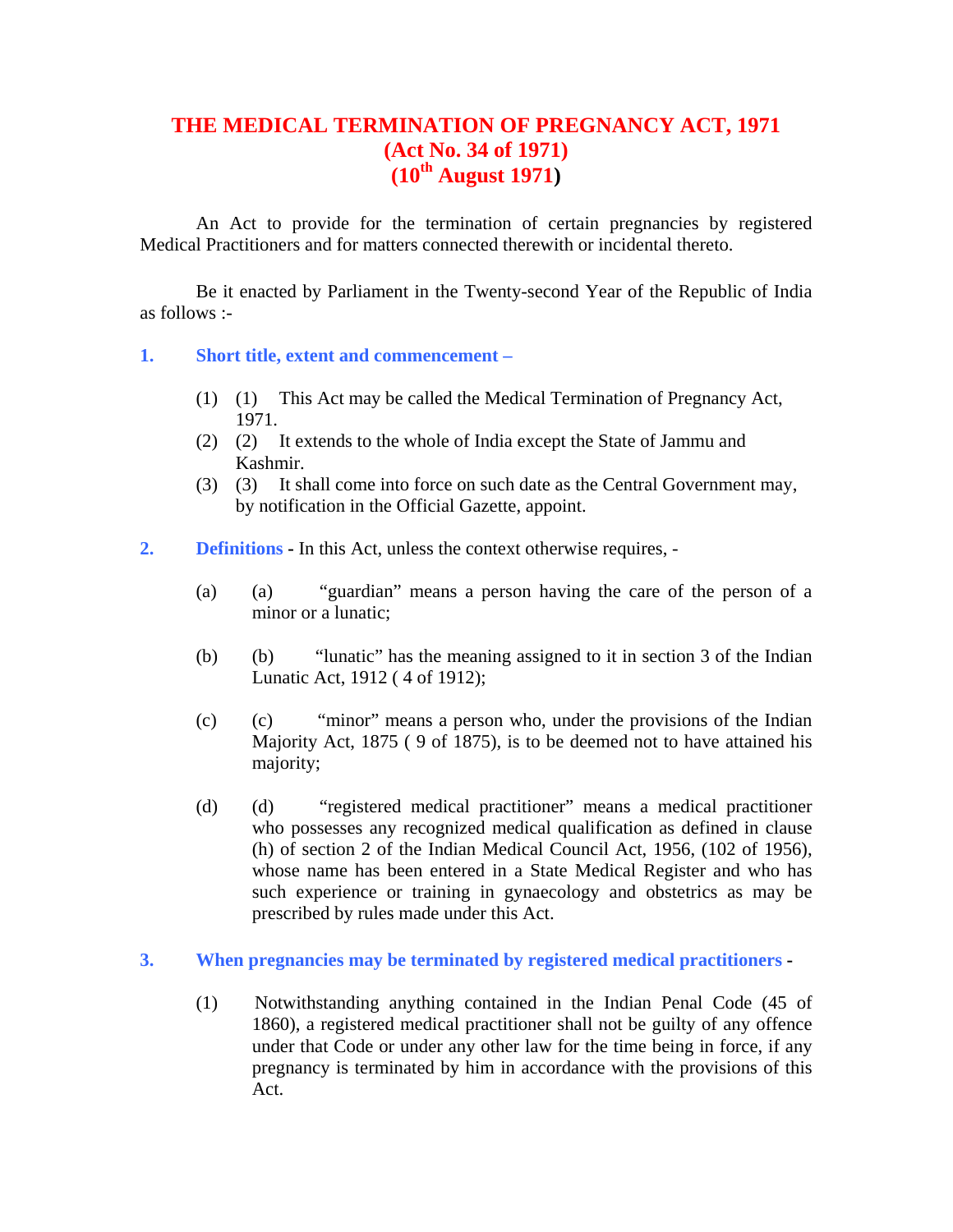- (2) Subject to the provisions of sub-section *(4)*, a pregnancy may be terminated by a registered medical practitioner, -
	- (a) Where the length of the pregnancy does not exceed twelve weeks if such medical practitioner is, or
	- (b) Where the length of the pregnancy exceeds twelve weeks but does not exceed twenty weeks, if not less than two registered medical practitioner are,

of opinion, formed in good faith, that -

- (i) The continuance of the pregnancy would involve a risk to the life of the pregnant woman or of grave injury to her physical or mental health; or
- (ii) There is a substantial risk that if the child were born, it would suffer from such physical or mental abnormalities to be seriously handicapped.

**Explanation 1 -** Where any pregnancy is alleged by the pregnant woman to have been caused by rape, the anguish caused by such pregnancy shall be presumed to constitute a grave injury to the mental health of the pregnant woman.

**Explanation 2 - Where any pregnancy occurs as a result of failure of any device** or method used by any married woman or her husband for the purpose of limiting the number of children, the anguish caused by such unwanted pregnancy may be resumed to constitute a grave injury to the mental health of the pregnant woman.

- (3) In determining whether the continuance of a pregnancy would involve such risk of injury to the health as is mentioned in sub-section *(2)*, account may be taken of the pregnant women's actual or reasonable foreseeable environment.
- (4) (a) No pregnancy of a woman, who has not attained the age of eighteen years, or, who, having attained the age of eighteen years, is a lunatic, shall be terminated except with the consent in writing of her guardian.

(b) Save as otherwise provided in clause (a), no pregnancy shall be terminated except with the consent of the pregnant woman.

**4. Place where pregnancy may be terminated -** No termination of pregnancy shall be made in accordance with this Act at any place other than -

(a) A hospital established or maintained by Government, or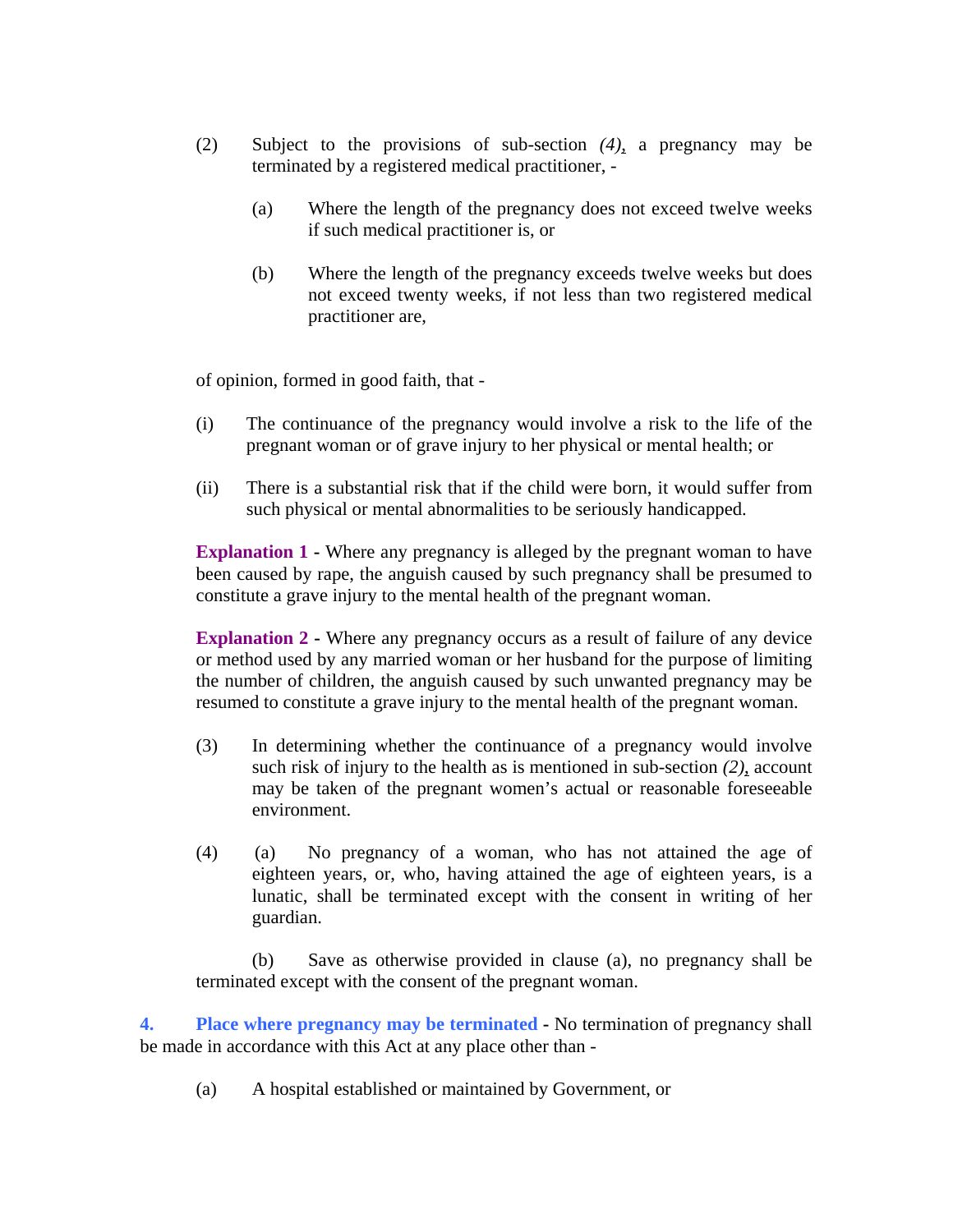(b) A place for the time being approved for the purpose of this Act by Government.

## **5. Sections 3 and 4 when not to apply -**

- (1) The provisions of section 4, and so much of the provisions of sub-section *(2)* of section 3 as relate to the length of the pregnancy and the opinion of not less than two registered medical practitioners, shall not apply to the termination of a pregnancy by a registered medical practitioner in a case where he is of opinion, formed in good faith, that he termination of such pregnancy is immediately necessary to save the life of the pregnant woman.
- (2) Notwithstanding anything contained in the Indian Penal Code (45 of 1860), the termination of a pregnancy by a person who is not a registered medical practitioner shall be an offence punishable under that Code, and that Code shall, to this extent, stand modified.

**Explanation -** For the purposes of this section, so much of the provisions of clause (d) of section *(2)* as relate to the possession, by a registered medical practitioner, of experience or training in gynaecology and obstetrics shall not apply.

## **6. Power to make rules -**

- (1) The Central Government may, by notification in the Official Gazette, make rules to carry out the provisions of this Act.
- (2) In particular, and without prejudice to the generality of the foregoing power, such rules may provide for all or any of the following matters, namely -
	- (a) The experience or training, or both, which is registered medical practitioner shall have if he intends to terminate any pregnancy under this Act; and
	- (b) Such other matters as are required to be or may be, provided by rules made under this Act.
- (3) Every rule made by the Central Government under this Act shall be laid, as soon as may be after it is made, before each House of Parliament while it is in session for a total period of thirty days which may be comprised in one session or in two successive sessions, and if, before the expiry of the session in which it is so laid or the session immediately following, both